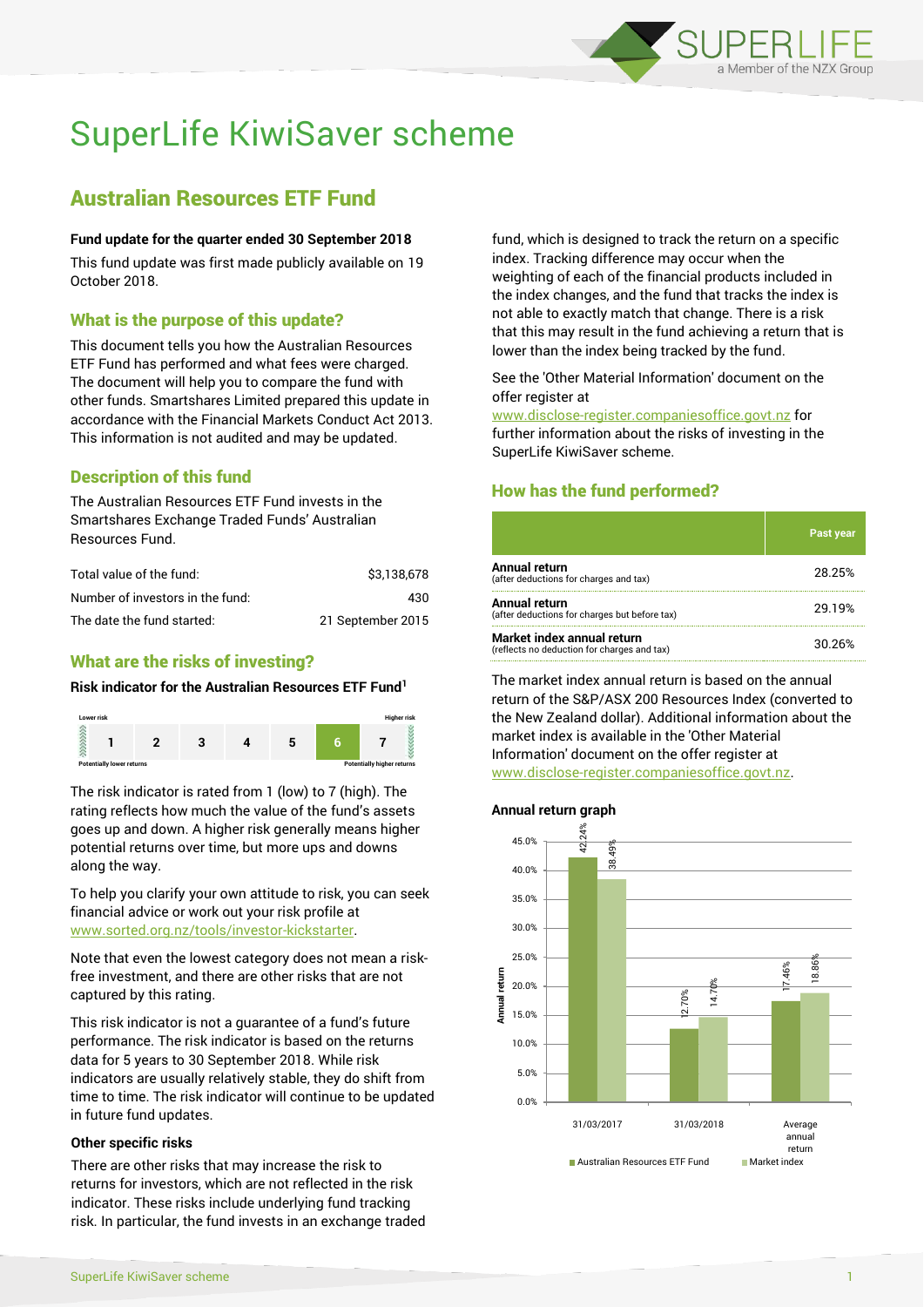

This shows the return after fund charges and tax for each year ending 31 March since the fund started. The last bar shows the average annual return since the fund started, up to 30 September 2018.

**Important:** This does not tell you how the fund will perform in the future.

Returns in this update are after tax at the highest prescribed investor rate (PIR) of tax for an individual New Zealand resident. Your tax may be lower.

#### What fees are investors charged?

Investors in the Australian Resources ETF Fund are charged fund charges. In the year to 31 March 2018 these were:

|                                                    | % per annum of fund's<br>net asset value |  |
|----------------------------------------------------|------------------------------------------|--|
| <b>Total fund charges</b>                          | 0.58%                                    |  |
| Which are made up of:                              |                                          |  |
| <b>Total management and administration charges</b> | 0.58%                                    |  |
| Including:                                         |                                          |  |
| Manager's basic fee                                | 0.35%                                    |  |
| Other management and<br>administration charges     | 0.23%                                    |  |
| Other charges                                      | Dollar amount per investor               |  |
| Administration fee                                 | \$30 per annum                           |  |

Investors may also be charged individual action fees for specific actions or decisions (for example, if an investor has a financial adviser and has agreed to pay a fee to the adviser for providing financial advice). See the Product Disclosure Statement for the SuperLife KiwiSaver scheme for more information about those fees.

Small differences in fees and charges can have a big impact on your investment over the long term.

#### Example of how this applies to an investor

Jess had \$10,000 in the fund and did not make any further contributions. At the end of the year, Jess received a return after fund charges were deducted of \$2,825 (that is 28.25% of her initial \$10,000). Jess paid other charges of \$30. This gives Jess a total return after tax of \$2,795 for the year.

#### What does the fund invest in?

#### **Actual investment mix**

This shows the types of assets that the fund invests in.



#### **Target investment mix**

This shows the mix of assets that the fund generally intends to invest in.

| <b>Asset Category</b>        | <b>Target asset mix</b> |
|------------------------------|-------------------------|
| Cash and cash equivalents    | 1.00%                   |
| New Zealand fixed interest   |                         |
| International fixed interest |                         |
| Australasian equities        | 99.00%                  |
| International equities       |                         |
| Listed property              |                         |
| Unlisted property            |                         |
| Commodities                  |                         |
| Other                        |                         |